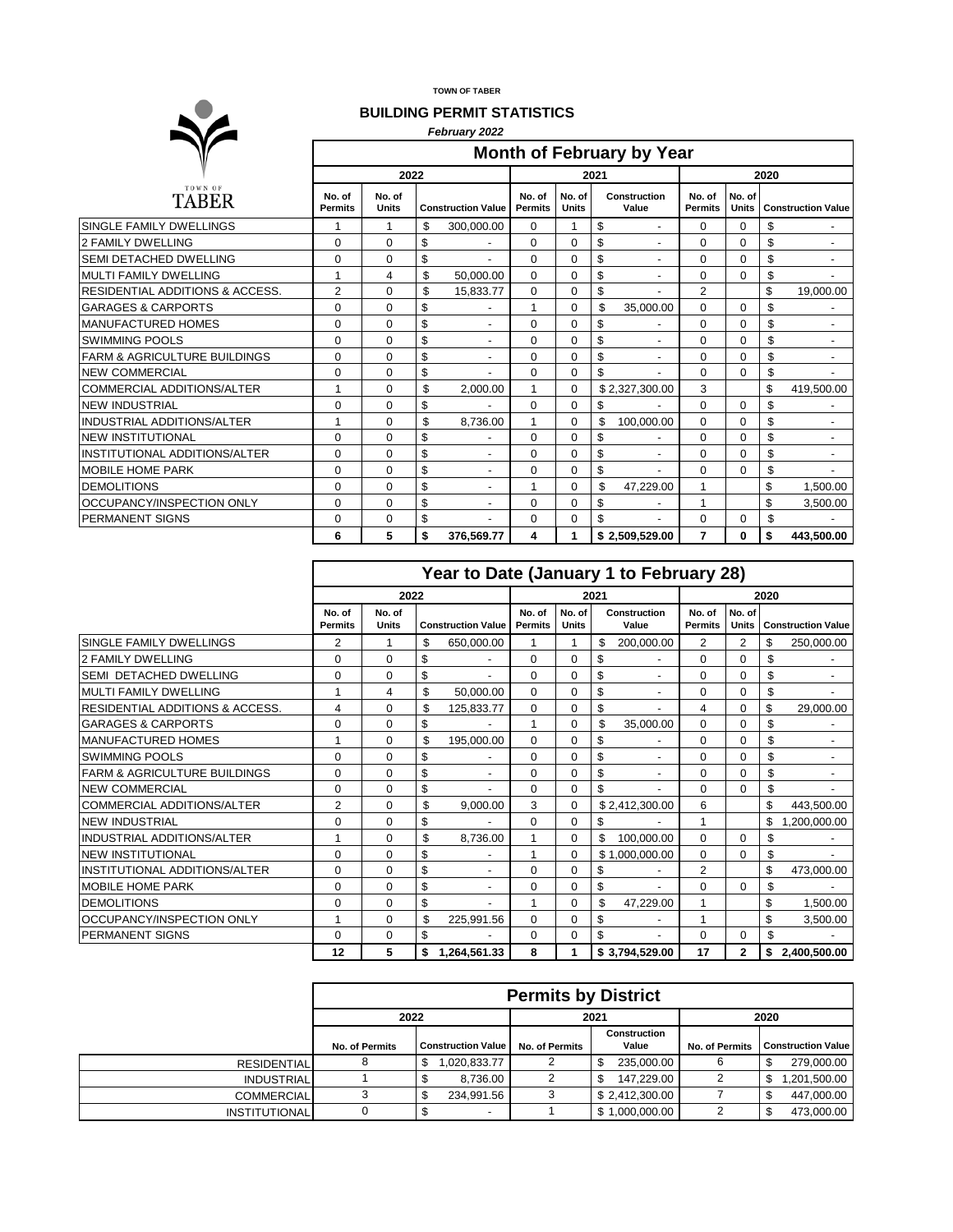| <b>Town of Taber Building Permits February 2022</b> |  |  |
|-----------------------------------------------------|--|--|
|-----------------------------------------------------|--|--|

|       | <b>Building Permit #</b>    | <b>Issue Date</b> | Owner                                     | Contractor       |                             |  |  |  |
|-------|-----------------------------|-------------------|-------------------------------------------|------------------|-----------------------------|--|--|--|
| TTB B | 0007 22<br>22 LT            | 1-Feb-22          |                                           |                  | <b>Business Owner</b>       |  |  |  |
|       | Project Site Address        |                   | <b>Project Description</b>                | Value of Project | <b>Tax Roll</b>             |  |  |  |
|       | 4704 53 Street              |                   | <b>Commercial Additions/Alterations</b>   | \$<br>2,000.00   | 4752160                     |  |  |  |
|       |                             |                   |                                           |                  |                             |  |  |  |
|       | <b>Building Permit #</b>    | <b>Issue Date</b> | Owner                                     |                  | Contractor                  |  |  |  |
| TTB B | 0008 22<br>22 LT            | 1-Feb-22          |                                           |                  | Property Owner              |  |  |  |
|       | Project Site Address        |                   | <b>Project Description</b>                | Value of Project | <b>Tax Roll</b>             |  |  |  |
|       | 5321/5323 55 street         |                   | Multi-Family Dwelling                     | \$<br>50,000.00  | 5255010                     |  |  |  |
|       |                             |                   |                                           |                  |                             |  |  |  |
|       | <b>Building Permit #</b>    | <b>Issue Date</b> | Owner                                     |                  | Contractor                  |  |  |  |
| TTB B | 0009 22<br>22 LT            | 9-Feb-22          |                                           |                  | Home Owner                  |  |  |  |
|       | <b>Project Site Address</b> |                   | <b>Project Description</b>                | Value of Project | <b>Tax Roll</b>             |  |  |  |
|       | 4606 Heritage Dr.           |                   | Residential Additions & Accessory Uses \$ | 12,000.00        | 3745060                     |  |  |  |
|       |                             |                   |                                           |                  |                             |  |  |  |
|       | <b>Building Permit #</b>    | <b>Issue Date</b> | Owner                                     |                  | Contractor                  |  |  |  |
| TTB B | 0010 22<br>22 LT            | 9-Feb-22          | The Good Samaitan Society                 |                  | Property Owner              |  |  |  |
|       | <b>Project Site Address</b> |                   | <b>Project Description</b>                | Value of Project | <b>Tax Roll</b>             |  |  |  |
|       | 4700 64 Ave                 |                   | Industrial Additions/Alterations          | \$<br>8,736.00   | 6346090                     |  |  |  |
|       |                             |                   |                                           |                  |                             |  |  |  |
|       | <b>Building Permit #</b>    | <b>Issue Date</b> | Owner                                     |                  | Contractor                  |  |  |  |
| TTB B | 0011 22<br>22 LT            | 9-Feb-22          | Journeymen Enterprises Ltd.               |                  | Journeymen Enterprises Ltd. |  |  |  |
|       | <b>Project Site Address</b> |                   | <b>Project Description</b>                | Value of Project | <b>Tax Roll</b>             |  |  |  |
|       | 25 Prairie Sunset Ave.      |                   | Single Family Dwelling                    | \$<br>300,000.00 | 5843110                     |  |  |  |
|       |                             |                   |                                           |                  |                             |  |  |  |
|       | <b>Building Permit #</b>    | <b>Issue Date</b> | Owner                                     |                  | Contractor                  |  |  |  |
| TTB B | 0012 22<br>22 LT            | 16-Feb-22         |                                           |                  | Home Owner                  |  |  |  |
|       | Project Site Address        |                   | <b>Project Description</b>                | Value of Project | <b>Tax Roll</b>             |  |  |  |
|       | 5810 48 Street              |                   | Residential Additions & Accessory Uses \$ | 3,833.77         | 5847060                     |  |  |  |
|       |                             |                   |                                           |                  |                             |  |  |  |